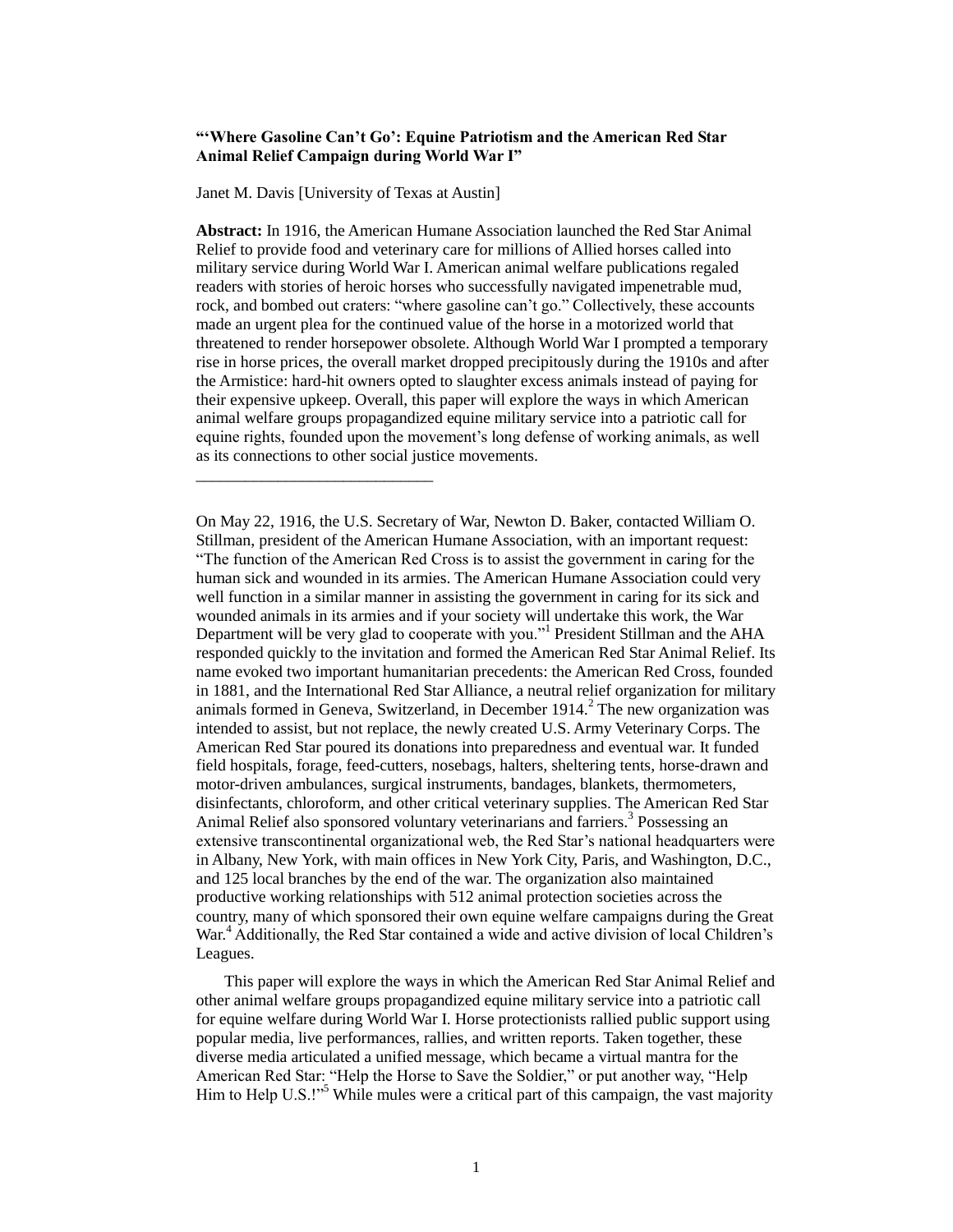of reportage and media focused on horses. Reflecting this emphasis, this essay will likewise concentrate on the horse. In a transitional era when motor power was supplanting muscle power, animal protectionists used a powerful language of national security, service, citizenship, and nostalgia to make an urgent case for the warhorse as an essential working member of society, whose service should be honored and preserved.

 As the prime source of the nation's muscle-power, the horse had been the centerpiece of the American humane movement since the establishment of the first animal protection societies in 1866. Animal protectionism, or the self-styled "gospel of kindness," represented the efflorescence of three interconnected historical watersheds: the antebellum Second Great Awakening and concurrent era of social reform, the Civil War, and Emancipation. The evangelical Second Great Awakening replaced the Calvinistic theology of predestination with a growing conviction in moral free agency, the potential for human perfectibility on earth, and the belief in a loving God. This new evangelical theology complemented the growth of abolitionism, temperance, women's rights, and other antebellum social reform movements. The horrific human and equine suffering of the Civil War, which was vividly and intimately documented for a broader national audience by Mathew Brady and his corps of photographers on the battlefields, constituted a second catalyst for the humane movement. The radical watershed of abolition, emancipation, and the expansion of citizenship to African American men during Reconstruction represented a third major stimulus for the creation of the animal welfare movement. In 1866, the New York Legislature incorporated the first organized animal protection society in the nation, the American Society for the Prevention of Cruelty to Animals, whose uniformed officers were vested with policing powers "to bring the cruelest to justice." Horses were often unwitting participants in scenes of de facto street theater as animal protectionists, such as Henry Bergh of New York, physically placed their bodies in front of overloaded horse cars and carts.

 New York also pioneered a new anti-cruelty statute, which served as a blueprint for other new state statutes. Historian Susan Pearson observes that these new statutes marked a departure from antebellum anticruelty laws, which had defined animals exclusively as property, because these new statutes recognized animals as sentient beings with a right to protection from suffering and neglect.<sup>6</sup> This right to protection expanded to include children in 1874 with the creation of the first Society for the Prevention of Cruelty to Children. The American Humane Association, parent organization to the American Red Star Animal Relief, was founded as a dual humane society in 1877 to protect children and animals. Taken as a whole, the humane movement believed that the nation's expansive "gospel of kindness" was a marker of America's rising place in the world. The horse embodied this dual emphasis on nation building with its labor and kindness through good stewardship.

 The United States was still officially neutral in the Great War when the AHA created the American Red Star Animal Relief. Nonetheless, the status of military horses and mules was already an urgent matter of national security. From 1914 to March 1917, the United States sold approximately one million horses and mules worth roughly \$200 million to its future Allies, Great Britain and France, figures that excluded the profitable export trade in wagons, harnesses, and other supplies.<sup>7</sup> These horses were sold primarily as haulage animals rather than cavalry on the Western Front, where the treacherous subterranean geography of trench warfare and the deadly efficiency of mechanized weaponry, such as tanks, howitzers, and automatic machine guns made cavalry charges nearly impossible. By contrast, cavalry forces proved invaluable in the Palestine Campaign, where trench warfare and mechanized weapons were less common. British and French cavalry divisions first encountered trench warfare at the First Battle of the Aisne, from September 12-15, 1914. Haulage horses were vital to military operations on the Western Front, where they struggled through mud and rain to pull heavy artillery, food, and supplies to the frontlines.<sup>8</sup> Given the seemingly limitless Allied demand for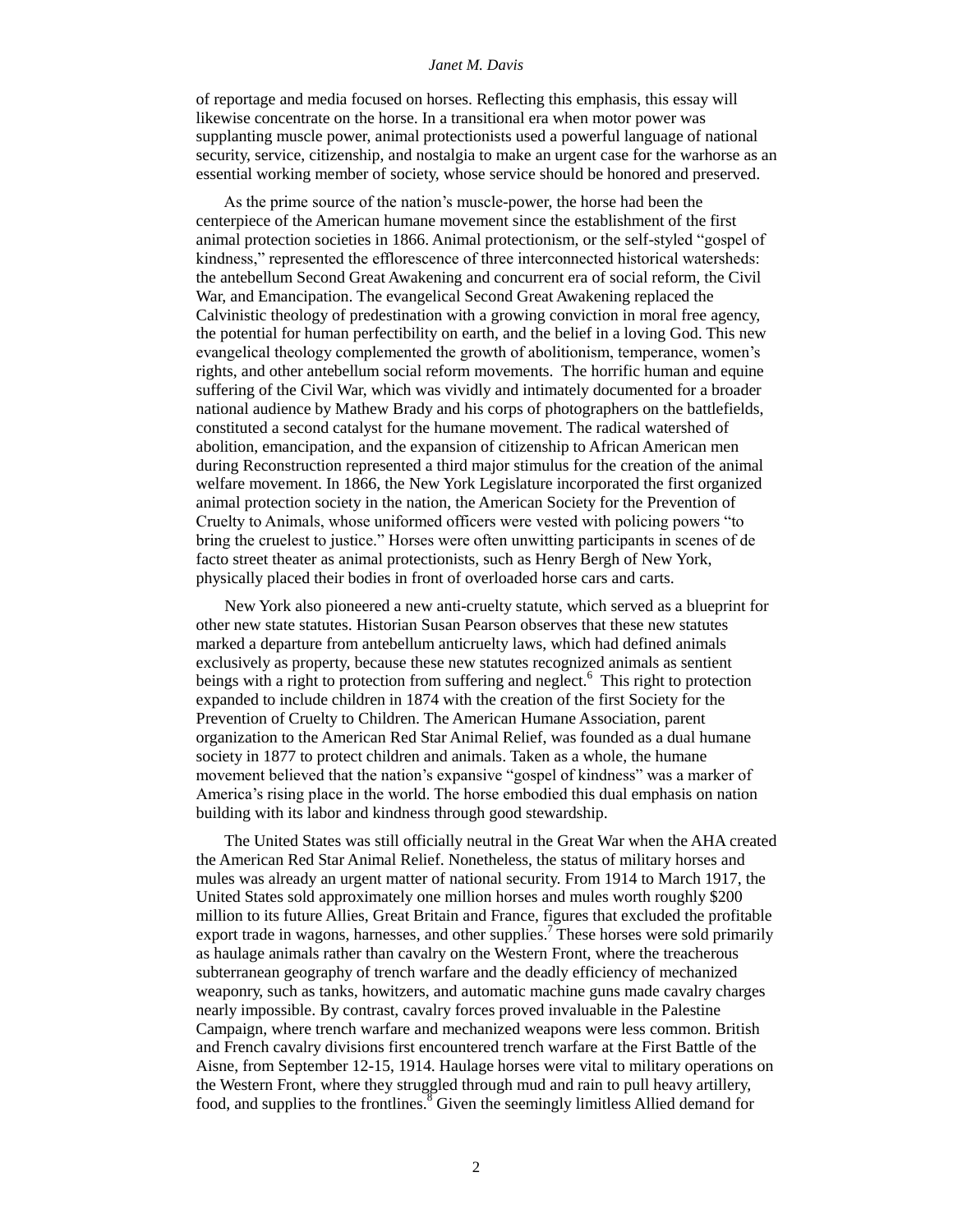## *'Where Gasoline Can't Go'*

American horses, market prices nearly doubled and Americans faced a horse shortage, a critical national security problem, which became even more acute after the country entered the war in April  $1917<sup>9</sup>$  American Red Star officials argued that the horse shortage made its humane mission for proper care all the more urgent: "A horse saved now is equivalent to four colts on foot next Fall, for it takes four years to raise a horse for military purposes."<sup>10</sup>

 As an act of tacit allegiance from an officially neutral nation, the American horse and mule trade with England and France enraged the Central Powers. In 1915, the German government commissioned Anton Dilger, a German-American physician, to conduct covert biological warfare against American horses. Dilger hired unemployed stevedores in Virginia, Maryland, and New York to administer pure wet strains of glanders and anthrax to some 3,000 horses awaiting shipment. Ironically, the weakness of these wet strains meant that the affected horses were more likely inoculated from disease rather than actually infected, but Dilger's repeated travel from Germany to the United States aroused official US suspicion. He fled and eventually died in Spain, a victim of the 1918 flu pandemic.<sup>11</sup> Germany also targeted American ships ferrying livestock across the Atlantic Ocean during its U-Boat campaigns, killing 1,500 mules on one ship in July 1915 and some 7,000 horses and mules in 1916.<sup>12</sup>

 The United States faced additional equine security concerns on its borders before entering the Great War. On March 14, 1916, General John Pershing, the future commander of the American Expeditionary Forces in the Great War, led the U.S. Army in the Mexican Expedition along the Texas and Mexican border against the forces of General Pancho Villa during the Mexican Revolution. Initially 25,000 horses and mules were part of the campaign, but 70,000 more were soon moved to the border, where they experienced overcrowding, disorganization, and filthy conditions, which caused outbreaks of distemper and ringworm. Flyblown sores were uncontrolled. The American Humane Association chronicled the unsanitary military camps to underscore the urgent need for supplemental aid from the American Red Star Animal Relief.<sup>13</sup> According to a Red Star veterinarian: "There were no suitable stables or shelters to receive the animals. Contagious diseases soon broke out among them. Shipping fever [pleuropneumonia] was rampant and large numbers of the animals have died. The intrinsic loss to the government has been great. The suffering of the poor beasts has been severe...."<sup>14</sup>

 Red Star media used the example of the chaotic Mexican Expedition to underscore the ominous implications of unpreparedness. Given the severe shortage of veterinary care on the border, horses went untreated for weeks. The Red Star estimated that 90% of the horses in some military camps were incapacitated: "What would have happened if the United States had been suddenly plunged into war with a fully equipped first class European country appals [sic] the imagination."<sup>15</sup> The specter of war with Europe made the unpreparedness of the Mexican Expedition even more portentous after the intercepted Zimmerman Telegram, which was made public in March 1917, revealed Germany's plans to collude with Mexico against the United States.

 Red Star officials used Great Britain's difficult mobilization campaign as a cautionary tale and as an instructive example of the efficacy of private aid. Stationed in frozen mud and driving rain, British warhorses died of exposure and disease in camp as winter arrived in 1914 because, as the Red Star charged, the British War Department was too slow to provide aid:

 An animal resource that was never more needed than at that time, and which could not be replaced from natural sources inside of four years, was being needlessly sacrificed at a cost of millions of dollars. The red tape of the war department was unwound so slowly that thousands of animals suffered and died, which might easily have been saved for the army service, if help had come earlier.<sup>16</sup>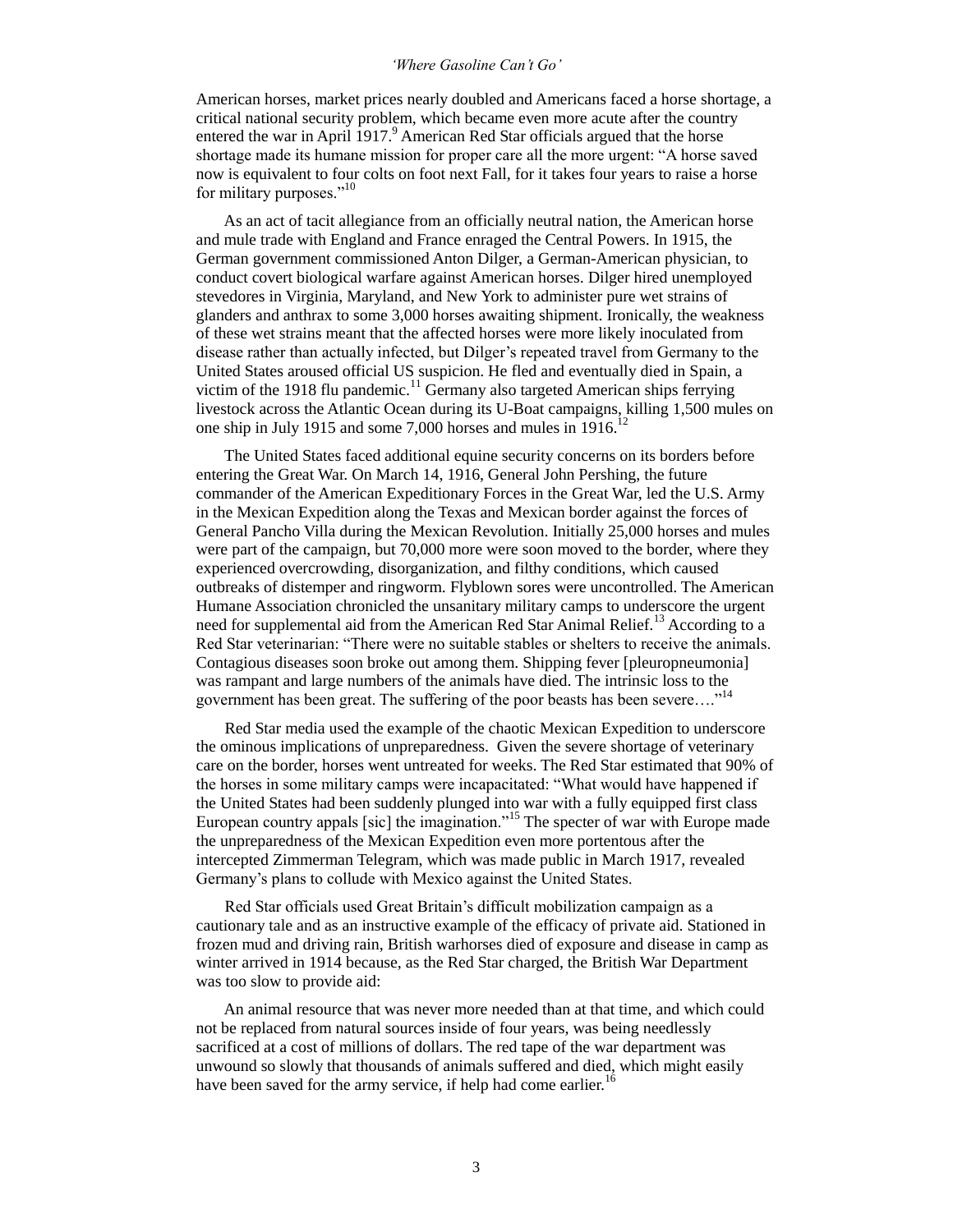American Red Star leaders used the British example to stress the importance of their own work – cautioning that government bureaucracy could endanger American horses, as well. They reasoned that the Royal SPCA – not the British government – had been primarily responsible for improving the lot of British warhorses. They lauded the organization as a model of efficiency, like their own – cutting through government bureaucracy to hasten the arrival of essential aid. Red Star officials noted that the RSPCA had saved the British Government more than \$21,000,000 because healed horses had been able to return to the Army.<sup>17</sup> Other articles, such as "Where Government" Fails," made the case for private philanthropy even more succinctly.<sup>18</sup> The Red Star similarly looked to the American Red Cross as a model of private humanitarian aid. "The Red Cross exemplifies the greater mobility of a private organization to one hampered by the restrictive, unyielding rules of governmental control."<sup>19</sup>

 Further, the Red Star frequently referred to the Red Cross to emphasize the interconnected welfare of horse and soldier. Red Star promotional materials intoned, "It will do for sick and injured horses what the American Red Cross is doing for the soldiers."<sup>20</sup> The poet Ella Wheeler Wilcox helped raise funds for the Red Star with her rousing song, "The Cross and the Star": "Oh, side by side let the two flags wave, / Two flags, but their cause is one...."<sup>21</sup> When a group of New York society ladies formed a new Red Star branch in early April 1917, the *New York Times* headlined the news as a "Red Cross For Animals."<sup>22</sup> This persistent coupling did not sit well with the actual American Red Cross, however. In December 1917, the Red Cross' complaints about the Red Star's persistent and unauthorized use of its symbol prompted the Charity Organization Society to drop the Red Star from its list of approved war charities.<sup>23</sup> (Two weeks later, however, the Red Star was reinstated after President Stillman assured investigators that all leaflets containing the Red Cross emblem had been destroyed.)<sup>24</sup> Nonetheless, Red Star media continued to stress the interconnected fate of horse and soldier.

 The Red Star and other horse advocates repeatedly stressed the quality of care that warhorses received in camp and in battle. This narrative served to validate the success of their equine relief campaigns, and to the long-term influence of the animal protection movement: "Every report that comes to us from the camps and remount stations of the United States leads to the belief that never before in the history of warfare has so much care been given to the horses and mules of an army as is being given to those of our army today."<sup>25</sup> The Massachusetts SPCA freely donated copies of its publications, "The Horse's Prayer," "Care of Mules," and "Breaking Horses with Kindness," while the Red Star supplied copies of "First-Aid for Horses For Use in the United States Army," all of which amplified a narrative of good care and continued success of the relief campaign.<sup>26</sup>

 The Red Star appealed to donor patriotism in live, performative spectacles and in print media. Liberty Bond and Work Horse parades across the nation featured Red Star sections, including Red Star flags, dogs, ladies wearing giant red stars, horse ambulances festooned with Red Star banners, with a horse "slung and bandaged" inside so that "so that the public can more readily visualize the needs of such a service."<sup>27</sup> Red Star periodicals even cajoled reluctant donors by shaming them: "Are You a Slacker?"; "Red Star Work a National Duty"; "Speed Up! Speed Up!"<sup>28</sup> In August 1917, the Red Star pushed readers with a full-throated plea: "Awake, Humanitarians! Let no selfishness or indifference dim our patriotism. Banish apathy. Do not forget that you are Americans and have a special duty to perform. Be clear visioned enough to recognize your great opportunity to help your country at a critical period when she needs your help. In no other way can you render a more vital relief. An army of 1,500,000 American soldiers will need 700,000 horses to carry on its work. Without the best of care half of these will soon be out of commission. Our supply is short. Europe has already drained us."29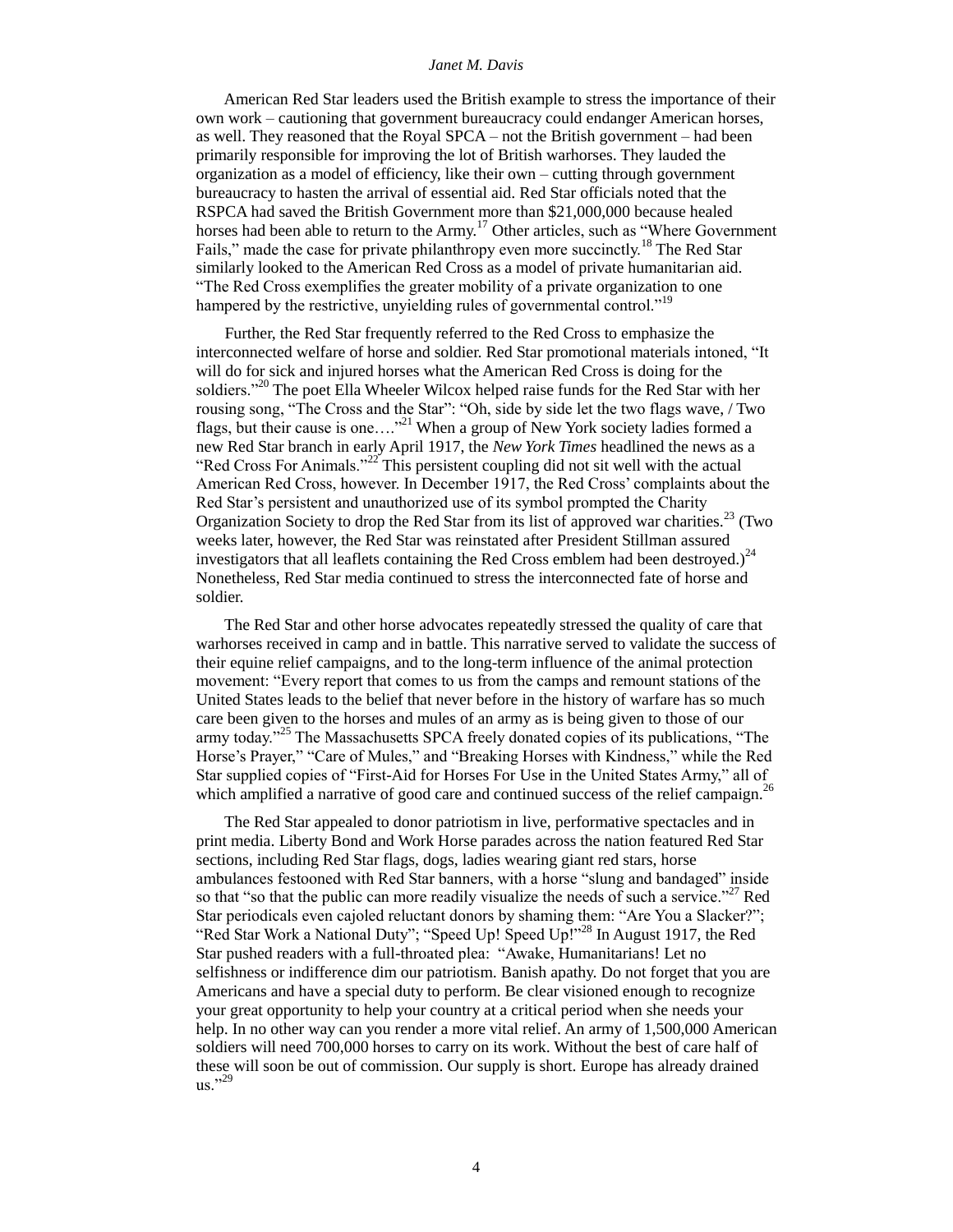## *'Where Gasoline Can't Go'*

 The potential failure of American citizens to support their brave equine soldiers stood in distinct contrast to harrowing stories of equine resilience and heroism. In May 1917, *Our Dumb Animals*, the periodical of the Massachusetts SPCA (MSPCA) reported the story of a French soldier, Private Ambrose Perichon, whose legs were shattered on a battlefield by a German "quick-firer," a breech-loading field gun that spewed rapid rounds of shrapnel. As Perichon lay immobilized, a riderless German circus-cumwarhorse lay down and placed its head quietly on his breast. Later that night, the horse reportedly rose, lifted Perichon by his leather belt with its teeth and galloped to the French lines "at daybreak its human burden was little more than a wreck," but alive and subsequently convalescing.<sup>30</sup> Stories and photographs of soldiers and steeds with faces encased in gas masks seemingly crossed the species divide, placing a universal stamp on the shared experience of wartime suffering and sacrificial service. In July 1918, the U.S. War Department announced that the Gas Defense Service was giving out approximately 5,000 equine gas masks every day. $31$ 

 Poetry and painting likewise captured acts of equine courage, affection, and loyalty. Channeling the first-person equine literary technique of Anna Sewell in her international bestseller, *Black Beauty*, American poet Helen M. Richardson adopted the voice of a grieving warhorse on a French battlefield in "Riderless": "I would not fail him though the bullets whizzed / Like hail around us:--I would hold him up / To do his share:--I'd be a hero's horse. / I kept my faith,--I held him till he fell. / And long hours after stood I by his side, Nor thought of fleeing until some one took / My bridle in his hand and led me back / Beyond the firing line...."<sup>32</sup>

 Poetry also communicated a soldier's dedication to his horse. While serving with the Field Artillery with the 1st Canadian Division in 1918, William H. Parr heard one of his drivers remark that he would like to take his horses with him if he were to "go West" in the Great War. According to Parr, "The same shell killed the driver and both horses, and as I am a Montana man, born and raised on a Montana cattle outfit, and knowing how a real man comes to love a real horse, I had him buried with a horse upon each side of him, and they now lie sleeping up in the Ypres salient. The horses were named Friend and Foe."<sup>33</sup> The death of Parr's fellow driver and horses inspired him to write his poem, "The Driver's Prayer." In 1916 the Italian artist Fortunino Matania painted perhaps the most ubiquitous warhorse image to raise funds for the Blue Cross, a British animal protection society. "Good-bye, Old Man" depicts a soldier gently cradling his dying horse's head as shells explode nearby and the soldier's comrade frantically calls him to join the rest of his regiment. The image was equally popular among the Allies and Central Powers.<sup>34</sup> The American Red Star used it freely in conjunction with elegiac poetry and stories from the Front to represent the warhorse as a sentient and loyal partner in service to fellow soldier and nation.

 Humane advocates readily wedded their warhorse protection campaign to broader struggles for human rights. The emergence of animal welfare activism out of the historical crucible of abolitionism during the antebellum era and Civil War meant that these movements shared participants, a common language of bondage and suffering, and a political commitment to the right to protection under the law. George Angell, the MSPCA's founder and first president, worked as an attorney in the 1850s with the abolitionist Samuel Sewall, who represented John Brown and Harriet Beecher Stowe, and gave free legal counsel to African American students and escaped slaves. When Angell published the American edition of *Black Beauty* in 1890, he promoted the novel as "the Uncle Tom's Cabin of the Horse."<sup>35</sup>

 The MSPCA's magazine, *Our Dumb Animals*, amplified these ideological connections during World War I, arguing that the nation's commitment to freedom and equality was blatantly violated by wartime violence against people of color and animals. The magazine contended that such viciousness was profoundly un-American. In October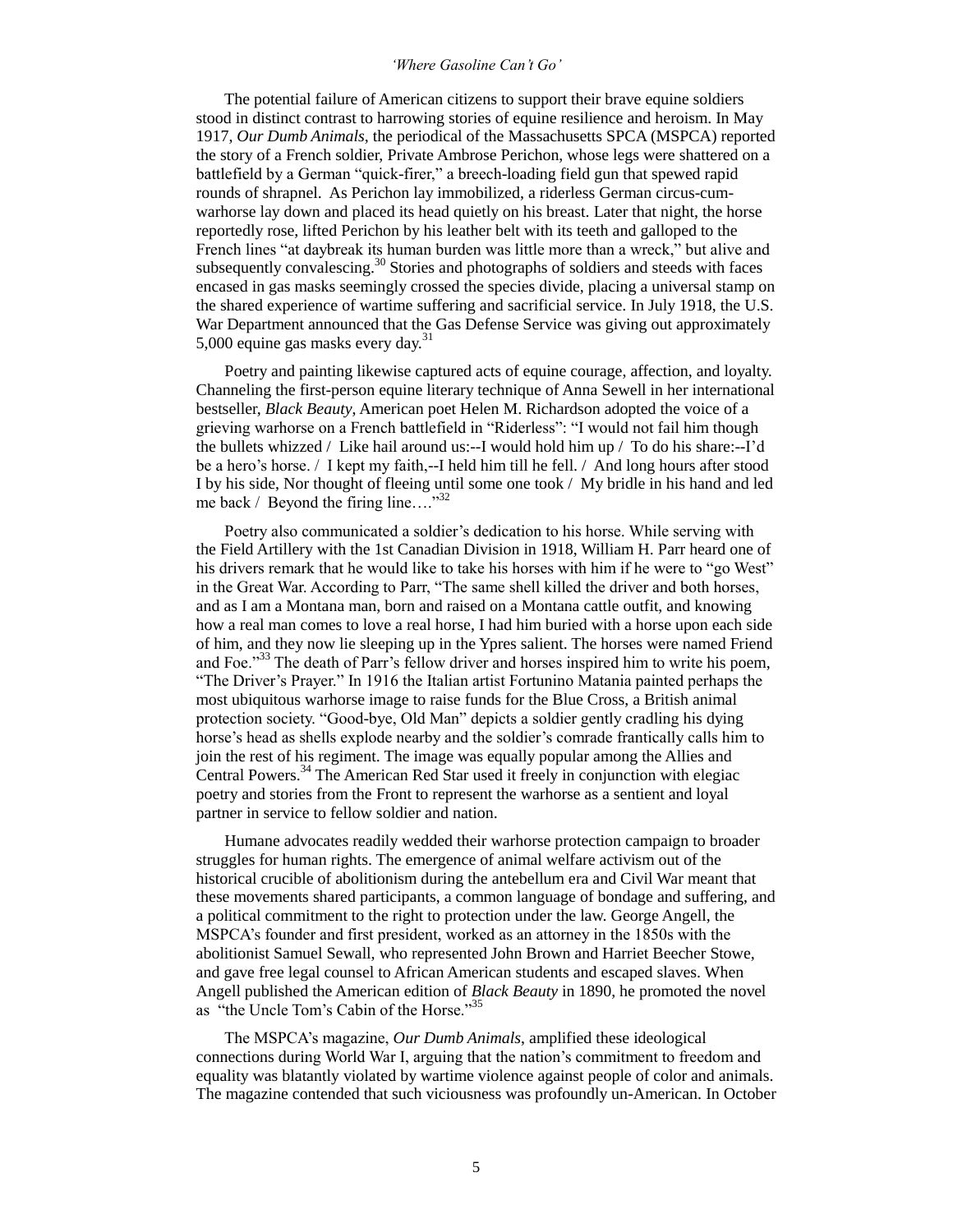1918, for example, *Our Dumb Animals* reported that an American soldier in France had been formally punished with temporary half rations for abusing a horse; more significantly, the soldier was (in the words of an officer) "degraded, shunned and nicknamed by his comrades 'The Hun,' which will stick to him as long as he lives. Such is the penalty for abusing a dumb animal imposed by Uncle Sam."<sup>36</sup> Branded "the Hun," the offending soldier had been transmogrified into the foreign enemy. On the same page, the magazine condemned the escalating frequency of racist atrocities on the American home front, depicting the perpetrators as an atavistic, un-American "mob spirit": "Europe is finding it hard to reconcile the wild and savage outbreaks in the United States where law is trampled under foot, with our proud claim of making the world safe against the might of brutal force." $37$  In condemning animal cruelty and racist violence collectively, humane leaders aimed to magnify the breadth of their mission to heal a violent world with a totalizing gospel of kindness. *Our Dumb Animals* readily chronicled the lynching of African American citizens, as well as the growing incidence of race riots during World War I in East St. Louis, Houston, and Philadelphia, among other cities. Nonetheless, wartime accounts of intentional cruelty to horses (apart from the collateral destruction of machine guns and mortar fire) remained relatively uncommon. Narratives of good care dominated the reportage, in conjunction with pleas for continued aid.

 Animal welfare publications assured readers that the sturdy and loyal warhorse was a far more reliable ally than motorized transportation. Published photographs depicted American horses in the European theater hauling mortar, cannons, and provisions through mud, sleet, water, ice, and rocky terrain. These images conveyed a singular message of equine heroism and the enduring importance of the horse in a mechanizing world. They assured their readers, "The Horse is Still Indispensible."<sup>38</sup> Animal welfare publications were saturated with wartime reports of automobiles breaking down, flooding, stalling, and proving unable to drive in hostile terrain. In John Henry-esqe stories of muscle-power versus the machine, reports from the battlefields declared the nimble and adaptive horse triumphant. A story titled, "Where Gasoline Can't Go," observed "…no victory could have been attained, no push could have succeeded, unless the horse was on the job to pull the guns forward, to take up the rations, the water, the ammunition, through mud where trucks could not go, or over shell swept ground equally impassable for the gasoline propelled vehicle."<sup>39</sup> Another piece, "Horses and Tractors," concluded that the faithful horse was a more trustworthy investment than the expensive and unreliable tractor.<sup>40</sup> Animal welfare magazines published testimonials from military officers in the field stressing that eventual victory in the Great War would be attributable to the horse: "…'If we had 100 guns for every German gun, and 100 shells for every German shell and our supply of horses gave out, we could not win the war.' Motors cannot cross fields soaked with water or travel through ravines and swamps. How shall the world ever pay its debt to the faithful horse?" $41$ 

 As an implicit answer to this question, the Red Star and its allied organizations tried to preserve the status of an animal whose place in society was at a crossroads. The rise of the gasoline-powered automobile in the 1890s triggered the rise of a new cultural narrative of the vanishing horse, or as the *New York Times* put it, "The Passing of the Horse."<sup>42</sup> Journalists editorialized that the horseless carriage provided a cleaner, more affordable alternative to the unsanitary, hungry, and injury-prone horse: "The horse has earned the gratitude of mankind and has received it in abundant measure, but in the streets of cities he has become a terrible nuisance, which nothing but necessity made tolerable."<sup>43</sup> Nonetheless, this perception of the horse's imminent demise was premature: urban horse populations actually increased from two million to three million from 1890 to 1910, owing to greater demand for human transportation and industrial haulage.<sup>44</sup> But earlier prognostications soon proved true. American horse prices peaked in 1910 and then declined, although they briefly spiked during World War I. Prices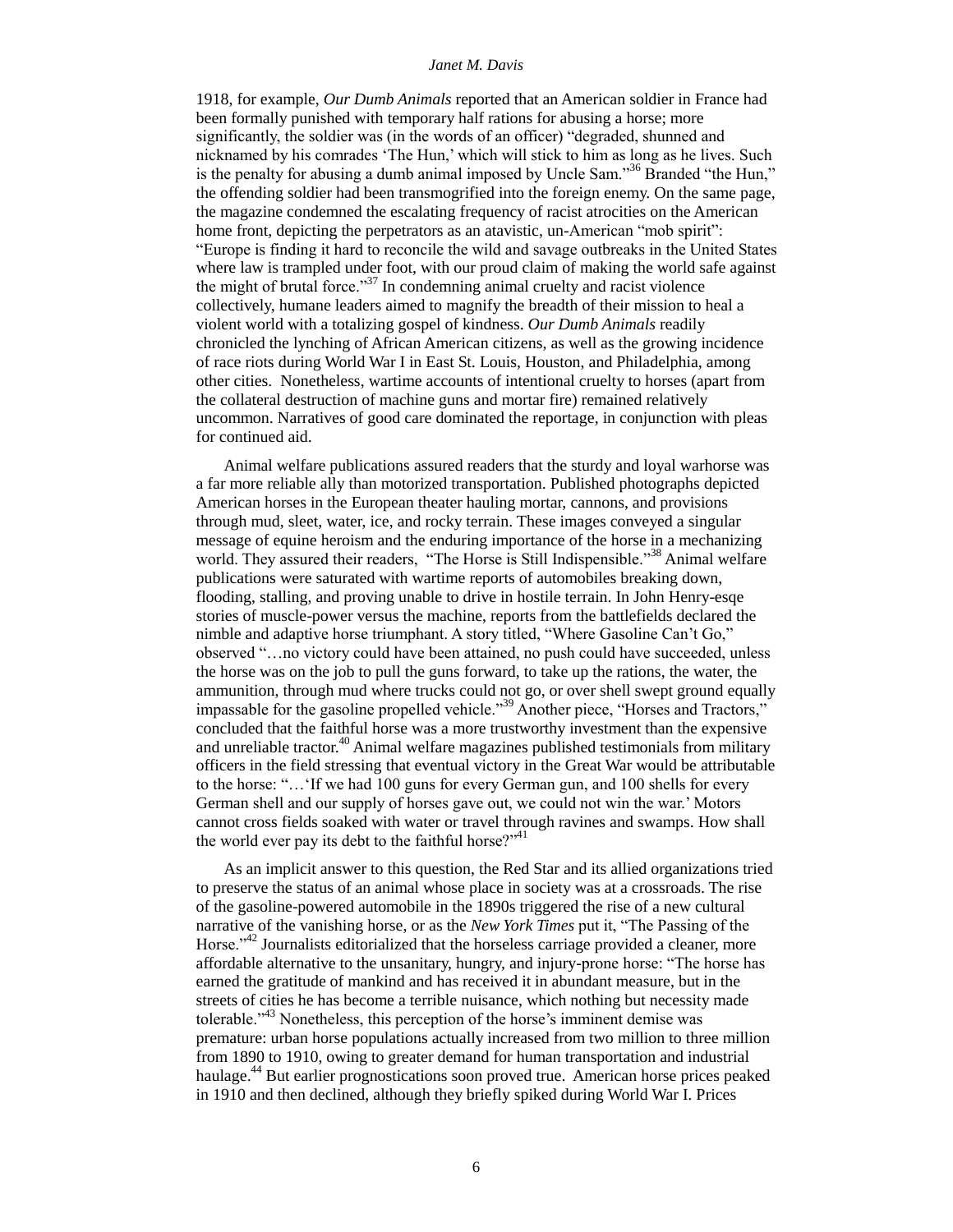## *'Where Gasoline Can't Go'*

plunged permanently once the war was over. The collapse of the American horse market forced many owners into the difficult decision of slaughtering animals they could no longer afford to feed and shelter. From 1910 to 1930, the nation's horse population fell by 40%. Veterinarian Alonzo Melvin of the U.S. Bureau of Animal Industry urged Americans to abandon their aversion to eating horsemeat. In 1930, less than one million horses remained in the nation's cities.<sup>45</sup>

 Even as the American Red Star lobbied to "Help the Horse to Save the Soldier," the organization tacitly recognized that the age of horsepower was in its twilight. Consequently, advocacy was often a form of equine memorialization. For example, gaily-clad Red Star parades were often held in conjunction with workhorse parades, a popular Progressive-era ritual, which celebrated the working horse and raised funds for its retirement at comfortable SPCA-sponsored Horse's Rest farms.<sup>46</sup> This mission to protect the fading horse became even more urgent after the Armistice when equine advocates were outraged to learn that patriotic American warhorses were being auctioned off in Europe – "left behind over there" – as a cost-saving measure in a global marketplace in which the value of the horse had collapsed. "Homesick," a poem by Inez M. Polder, was widely reprinted in animal welfare publications and equine trade journals: "I'm getting rather lonesome / For the green hills of my home, / My heart is filled with longing / Down the pasture lane to roam. / I did not mind the fighting / I felt so young and gay, / But now the war is ended / I feel quite the other way. / And they have sent my master / To our home across the sea. / While I am left with foreign folk / Who talk so queer to me....I'm longing for my home land / But if here I'm forced to rest. / I pray my stable window / May be open towards the west."<sup>47</sup> To celebrate its semicentennial in February and March of 1919, the Massachusetts SPCA held an intensive fundraising drive to raise \$50,000 for a Peace Endowment to give free relief to the animals of the poor: "In Memory of the Million Horses and Dogs Who Served and Suffered and Died in the Great War": "The noble endurance of hunger and thirst and wounds and death by the great army of four-footed allies seems to demand some response from humane and appreciative hearts who are reaping the benefits which could not have been secured without the aid of these dumb friends."<sup>48</sup>

 After the Armistice, the American Red Star Animal Relief demobilized into a disaster relief organization. It was remobilized for the duration of World War II, where horses were used in haulage and in several cavalry units, but the Red Star's discourse of equine citizenship was now subdued in an age of near-complete motorization. Thereafter, it assumed its permanent form as a disaster relief organization. While scattered urban horses still work as police mounts, in the carriage trade, and occasionally in haulage (such as Baltimore's Arabbers), the horse's status in American culture has largely changed: from worker to creature of leisure and pet.<sup>49</sup> The same animal welfare groups, such as the ASPCA, that used to valorize the service of the laboring horse, are now working to ban the carriage-horse trade in New York City – thus attesting to the horse's besotted status in a motorized world.<sup>50</sup> The use of actual horses in the American military has diminished in an age of fighter jets, drones, and all terrain vehicles – even though equine terminology remains in the form of air and tank cavalry. Yet in October 2001 – just weeks after the 9 / 11 terrorist attacks on the United States, members of the U.S. Army's Fifth Special Forces Group (Green Berets) worked with the Afghan Northern Alliance – which always traveled and fought on horses – to defeat (albeit momentarily) the Taliban on horseback through rugged, mountainous terrain. The horse campaign dazzled Americans, including the soldiers who participated. Lieutenant Colonel Max Bowers remembered the scene: "It was like out of the Old Testament. You expected Cecil B. DeMille to be filming and Charlton Heston to walk out."<sup>51</sup> The events were chronicled in a nonfiction bestseller, *Horse Soldiers: The Extraordinary Story of a Band of U.S. Soldiers Who Rode to Victory in Afghanistan* in 2009, and a Hollywood movie in 2012. But perhaps the most significant act of memorialization came with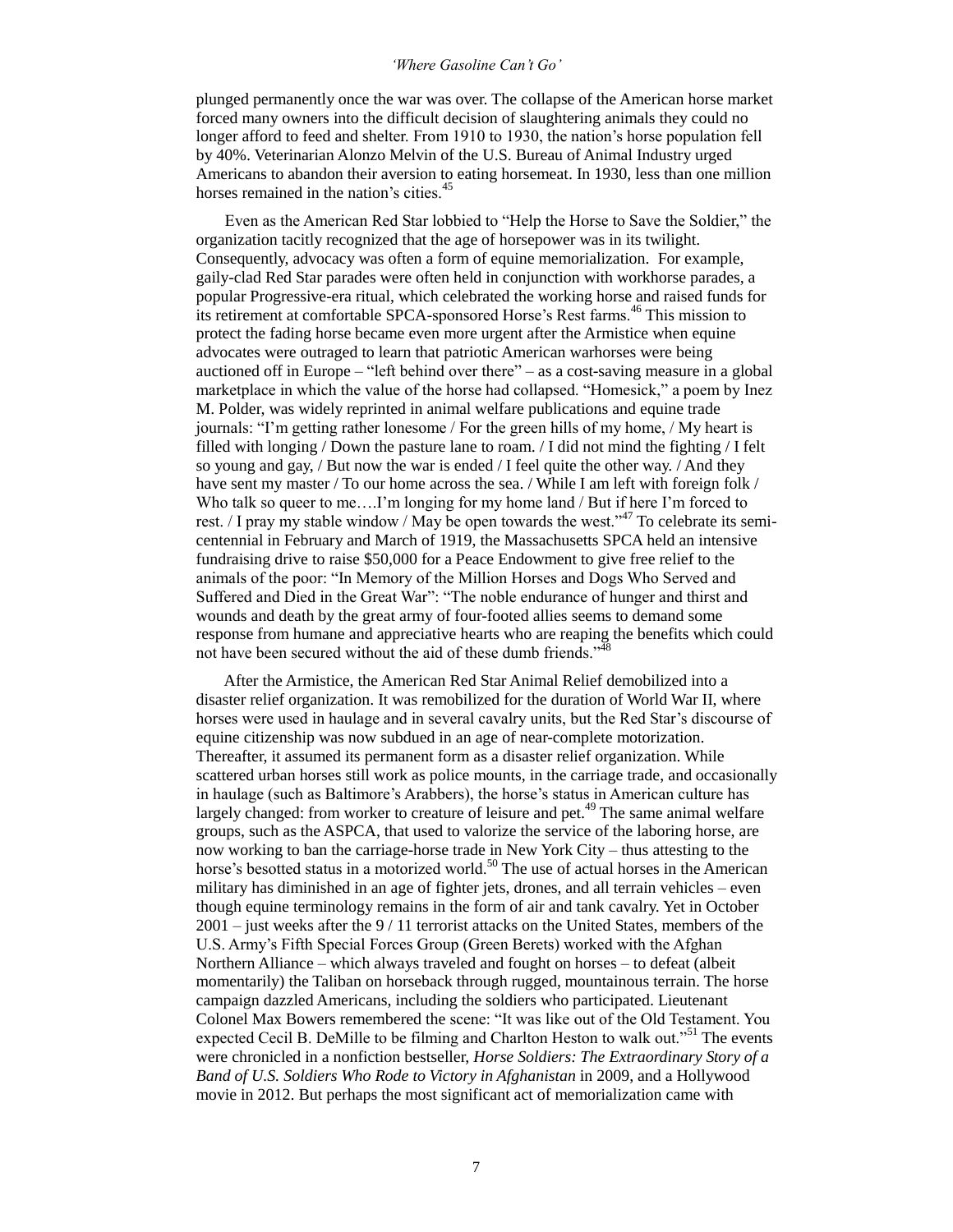Douwe [Doweh] Blumberg's sculpture, which invoked the Green Berets by name, "America's Response Monument: De Oppresso Liber," which was unveiled and dedicated in front of One World Trade Center, across from Ground Zero, ten years after the commando horseback mission in Afghanistan. The initial dedication date was Veteran's Day, November 11, 2011, otherwise known as Armistice Day – in an unintended acknowledgement of World War One as a watershed era that marked the passing of the horse. $52$ 

# **NOTES**

 $\overline{a}$ 

1 "The War Department Accepts Red Star Cooperation," National Humane Review (hereafter, NHR) v. 6, n. 7 (July 1918): 123.

2 "The American Red Star Animal Relief," NHR, v. 4, n. 8 (August 1916): 173.

3 Ibid.

4 Ibid.; "Disaster Strikes: Look to the Red Star," American Humane Association, 43-46, http://www.americanhumane.org/assets/pdfs/animals/pa-aes-redstar.pdf.

5 *U.S. Militaria Forum*, May 25, 2009,

http://www.usmilitariaforum.com/forums/index.php?/topic/43695-american-red-staranimal-relief/.

6 Susan J. Pearson, The Rights of the Defenseless: Protecting Animals and Children in Gilded Age America (Chicago: University of Chicago Press, 2011), 78-80.

7 "The Place of the American Red Star Animal Relief in National Defense," NHR, v. 5, n. 5 (May 1917): 84.

8 Horses in World War One: Goodbye, Old Man," http://www.edinburghswar.ed.ac.uk/system/files/PDF\_horses.pdf.

9 "War Horses," NHR, v. 4, n. 12 (December 1916): 266.

10 "A Humane Problem for Americans," NHR, v. 5, n. 10 (October 1917): 183

11 Susan D. Jones, *Death in a Small Package: A Short History of Anthrax* (Baltimore: Johns Hopkins University Press, 2010), 136-142.

12 "Untitled," *Our Dumb Animals* (hereafter, ODA), v. 48, n. 3 (August 1915): 33.

13 "United States Army Animals On the Border," NHR, v. 4, n. 11 (November 1916): 248.

14 "American Red Star Animal Relief," NHR, v. 4, n. 11 (November 1916): 239.

15 "The American Red Star Animal Relief: Greatest Agency for Army Animal Conservation in United States," NHR, v. 5, n. 4 (April 1917): 68.

16 Ibid.

17 Ibid.

18 "Where Government Fails," NHR, v. 5, n. 9 (September 1917): 171.

19 "The Place of the American Red Star Animal Relief in National Defense," NHR, v. 5, n. 5 (May 1917): 83.

20 "The American Red Star Animal Relief," NHR, v. 4, n. 8 (August 1916): 173.

21 Ella Wheeler Wilcox, "The Cross and the Star," excerpted from "Great Drive for a Million Members for the American Red Star Animal Relief," NHR, v. 5, n. 9 (September 1917): 163.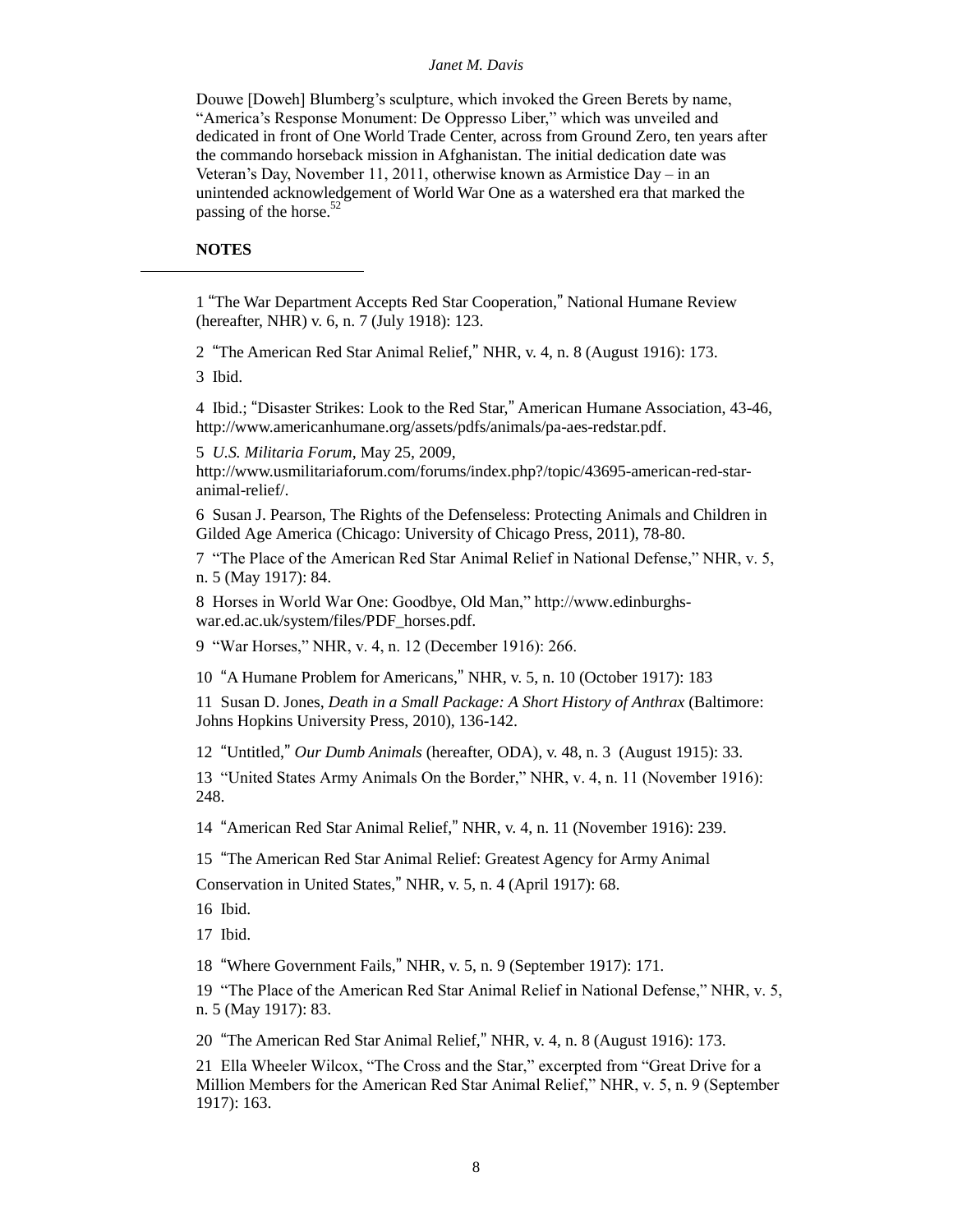22 "Red Cross For Animals: Prominent Women Form an Organization for War Relief," *New York Times* (hereafter, NYT), April 2, 1917, 13.

23 "Drops Red Star From List," NYT, December 22, 1917, 9.

 $\overline{a}$ 

24 "Red Star Is Reinstated," NYT, January 5, 1918, 4. Other controversies remained. The Massachusetts SPCA protested the Red Cross for conducting animal experiments, but later tempered its criticism when the Red Cross noted that vivisection was "strictly a war measure" to combat disease among American soldiers. Still, the MSPCA remained critical of the Red Cross for staging bullfights and rodeos to raise wartime funds: "Cruelty to Animals as an exhibition to aid a noble charity!"; "The Red Cross and Vivisection," ODA v. 50, n. 8 (January 1918):120, "The Red Cross and Vivisection," ODA, v. 51, n. 1 (June 1918): 8; "Untitled," ODA, v. 49, n. 9 (February 1917): 129; see also, "Wrong Red Cross Methods," ODA, v. 51, n. 9 (February 1919): 136.

25 "Untitled," ODA, v. 51, n. 3 (August 1918): 35.

26 "From Our Army Camps," ODA, v. 51, n. 4 (September 1918): 51; Illustration caption, "First-Aid for Horses For Use in the United States Army," NHR, v. 5, n. 8 (August 1917): 143.

27 "The Place of the American Red Star Animal Relief in National Defense," NHR, v. 5,

n. 5 (May 1917): 83-84; "Large Work Horse Parade," NHR v. 5, n. 7 (July 1917): 139; "A

Gorgeous Display," NHR, v. 6, n. 2 (February 1918): 37; "Animals Help Their Fellow

Creatures Across the Sea," NHR, v. 6, n. 6 (June 1918): 105; "Women Parade in

Philadelphia," NHR, v. 6, n. 6 (June 1918): 118; "The Red Star at Work," NHR, v. 6, n. 12 (December 1918): 233.

28 "Are You a Slacker?" NHR, v. 5, n. 10 (October 1917): 190; "Red Star Work a National Duty," Supplement to the NHR, v. 5, n. 11 (November 1917): 206; "Speed Up!

Speed Up!" Supplement to NHR, v. 5, n. 12 (December 1917): 225.

29 "Humanitarians, Awake! Mobilize at Once: New Army Relief Work Demands Immediate Attention," NHR, v. 5, n. 8 (August 1917): 143.

30 "Circus Horse Saves Wounded Soldier," ODA, v. 49, n. 12 (May 1917): 182

31 "Gas Masks for Horses," ODA, v. 51, n. 3 (August 1918): 39.

32 Helen M. Richardson, "Riderless," ODA, v. 51, n. 4 (September 1918): 60.

33 William H. Parr, FAUSR, 463 Aero Squadron, "The Driver's Prayer," ODA, v. 51, n. 8 (January 1919):120.

34 "Horses in World War One: Good-bye, Old Man," http://www.edinburghswar.ed.ac.uk/system/files/PDF\_horses.pdf.

35 George T. Angell, *Autobiographical Sketches and Personal Recollections* (Boston: American Humane Education Society, 1884), 3; "Black Beauty: The Uncle Tom's Cabin of the Horse," ODA, v. 23, n. 3 (August 1890): 26.

36 "The Horse in the Army in France," ODA, v. 51, n. 5 (October 1918): 67.

37 "The Mob," ODA, v. 51, n. 5 (October 1918): 67.

38 "The Horse is Still Indispensible," ODA, v. 49, n. 2 (July 1916): 20.

39 "Where Gasoline Can't Go," ODA, v. 51, n. 11 (April 1919): 167.

40 "Horses and Tractors," ODA, v. 49, n. 3 (August 1916): 35.